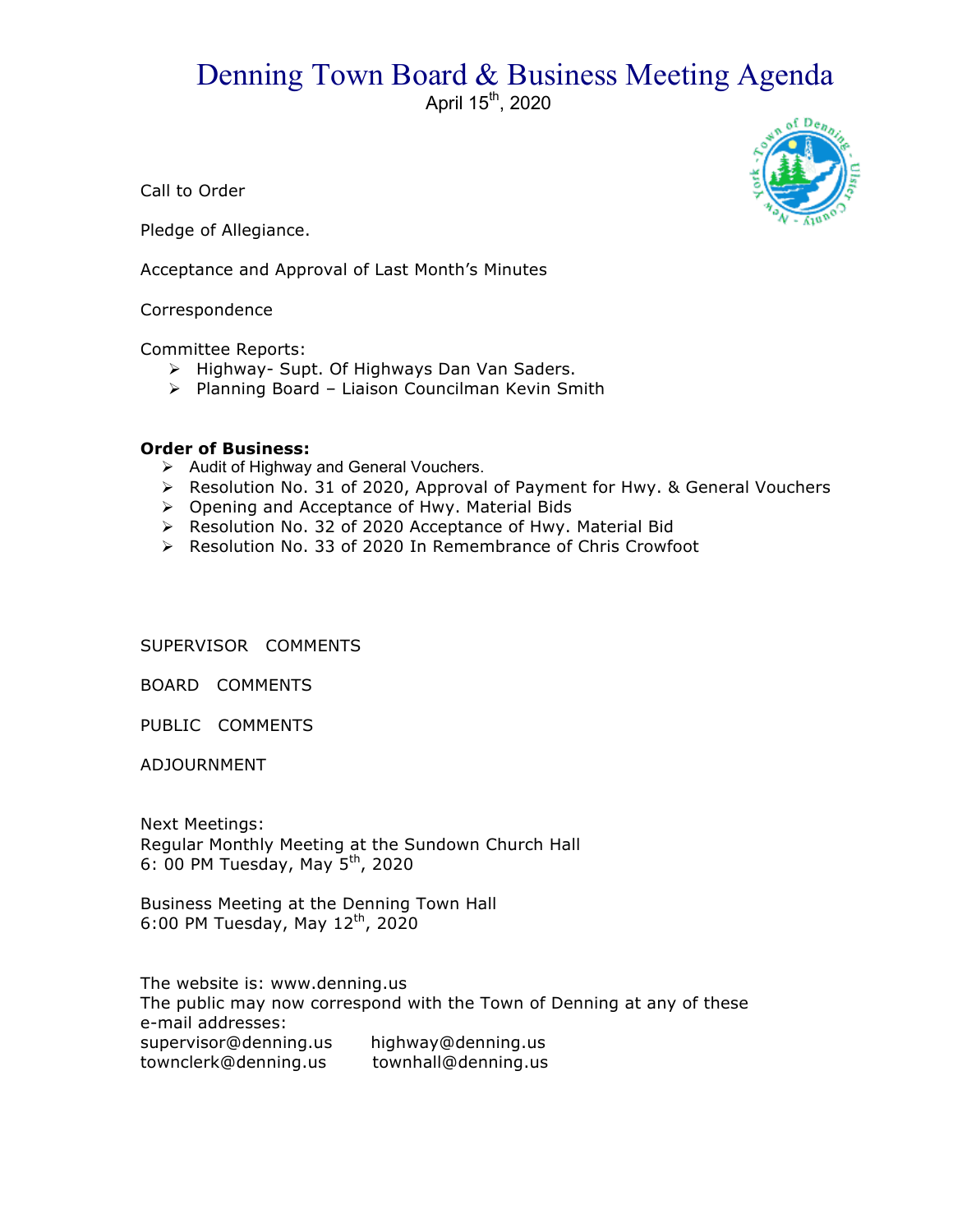Denning Town Board-Business Meeting April  $15^{th}$ , 2020 Resolution No. 31 of 2020

**WHEREAS** New York State General Municipal Law Sections 103 and 104-4 permit the pre-audit function of vouchers, as a form of internal controls in the checking of claims and supporting documentation. And

**WHEREAS** the Sections 118 and 119 of New York State Municipal Law also authorize the auditing authority to approve of Said vouchers. AND

**WHEREAS** the Office of the New York State Comptroller Division of Local Governments and Accountability: Budgets and Finances also approves of this method.

**NOW THEREFORE BE IT RESOLVED** that the Town of Denning Town Board **HEREBY** approves of and authorizes payment of the following Warrants:

Highway Fund Warrant No. 4 Prep Pay Voucher #12-15.

Highway Fund Warrant No. 4 Voucher #41-53.

General Fund Pre- Pay Warrant No. 4 Voucher #20-29.

General fund Warrant No. 4 Voucher #54-63.

**Whereupon**, the Resolution was put to a vote, and recorded as follows: Motion to adopt and approve by Councilman Kevin Smith, 2<sup>nd</sup> by Councilman Gregory Vurckio. Roll Call Vote: Councilman Mike Dean ABSENT Councilman Paul Schoonmaker AYE Councilman Kevin Smith AYE Councilman Gregory Vurckio AYE Supervisor David Brooks AYE

Motion carried following a unanimous roll call vote, with one absentee.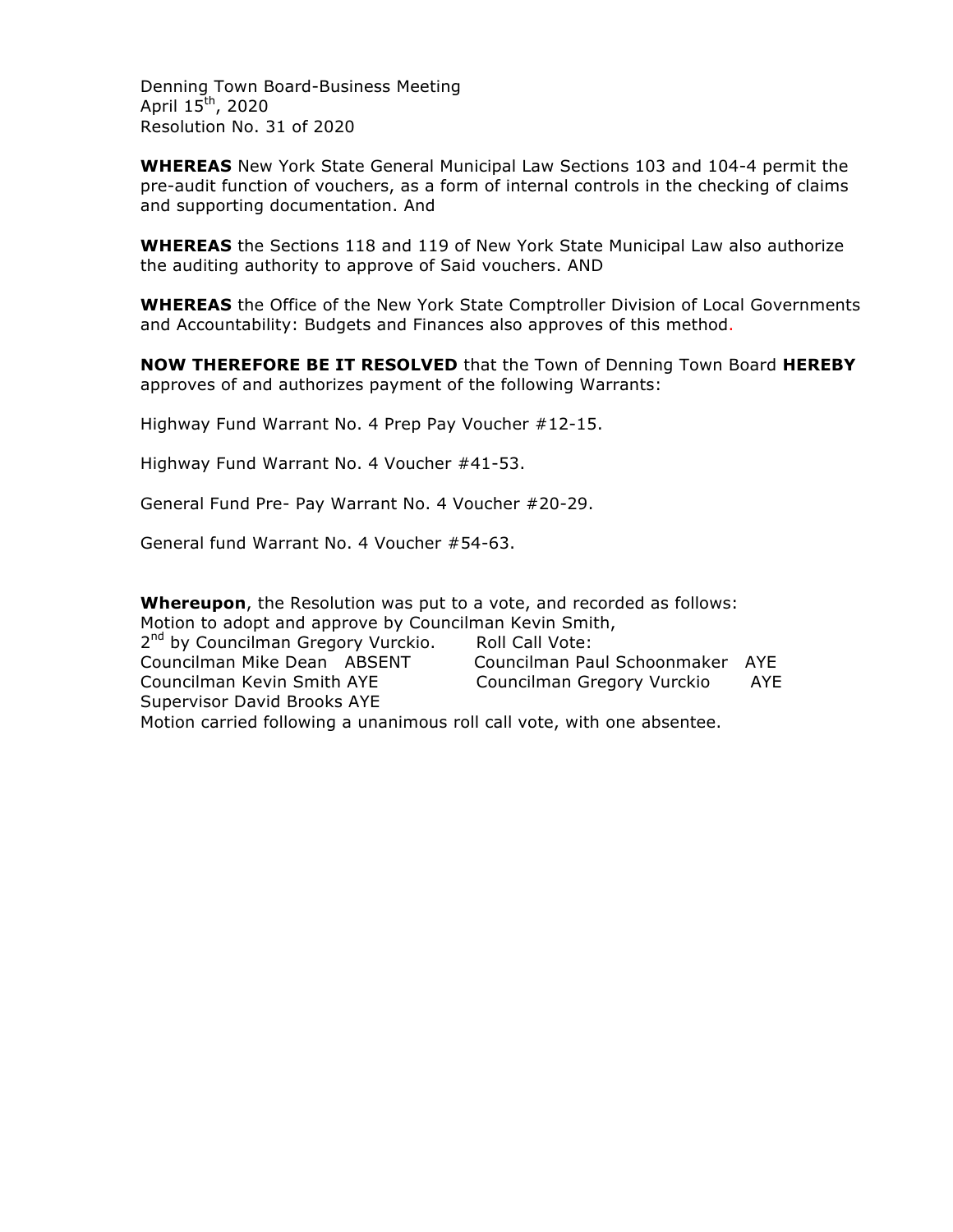Denning Town Board-Business Meeting April  $15^{\text{th}}$ , 2020 Resolution No. 32 of 2020

**WHEREAS,** New York State General Municipal Law section 103 requires municipalities to go to bid and accept the lowest bid price, And

**WHEREAS,** following careful consideration by the Town of Denning Highway Superintendent and the Town Board. And

**WHEREAS**, New York State General Municipal Law § 103 (16) permits local governments to "piggy back" off of other municipal bids; for apparatus, materials, equipment supplies and to contract for additional services related to the afore mentioned off of any local, state, or federal government contract, so long as the contract was in a manner that is consistent with competitive bidding laws. And

**WHEREAS,** Town Law section § 5-36 E-1 authorizes Town Boards to waive Said bid if it is in the Town's best interest and accept the next lowest bid,

**NOW THEREFORE be it RESOLVED** The Town of Denning **HEREBY** accepts the following bids and the Town and any other municipality may "piggy back" on any Town of Denning bid or from any other municipal or other branches of government.

209 Sand & Gravel: Sand- Snow & Ice (Ton)-No Clay\*and Bank Run (Ton)\*.

WLG:

Sand – Snow & Ice (Ton)-No Clay\* and Bank Run (Ton)\*.

E. Tetz:

#1 & #2 Stone Mix (Ton) Low Abr.\*, #1 A Stone (Ton) Low Abrasion\*, and Stackable Rock (Ton)\*

Bruce Donohue Trucking: #1 Stone (Ton) Low Abrasion\*, #45 Stone (and Cold Patch (Ton)\*, #45 Stone (Ton), Cold Patch (Ton).

Mombaccus: Quarry Rubble (Ton)\*, Low Abrasive Sand (Ton)\*, Gabions (Ton)\*, #2 Stone (Ton) Low Abrasion\*, Item #4 (Ton) - Ledge Rock\*, Crusher Run (Ton) Tail Gate Spread\*, Crusher Run (Ton)\*, Dumped Rip Rap (Ton)\*, Flat Bed Rip Rap (Ton)\*, and Slope Rock  $(Ton)*$ .

Callanan: Abrasive Sand (Ton)\*, Screenings (Ton)\*, Blacktop Hot Mix Type 6 & 7

Schaefer Enterprises:

**Whereupon**, the Resolution was put to a vote, and recorded as follows: Motion to adopt and approve by Councilman Gregory Vurckio, 2<sup>nd</sup> by Councilman Paul Schoonmaker. Roll Call Vote: Councilman Mike Dean ABSENT Councilman Paul Schoonmaker AYE Councilman Kevin Smith AYE Councilman Gregory Vurckio AYE Supervisor David Brooks AYE Motion carried following a unanimous roll call vote, with one absentee.